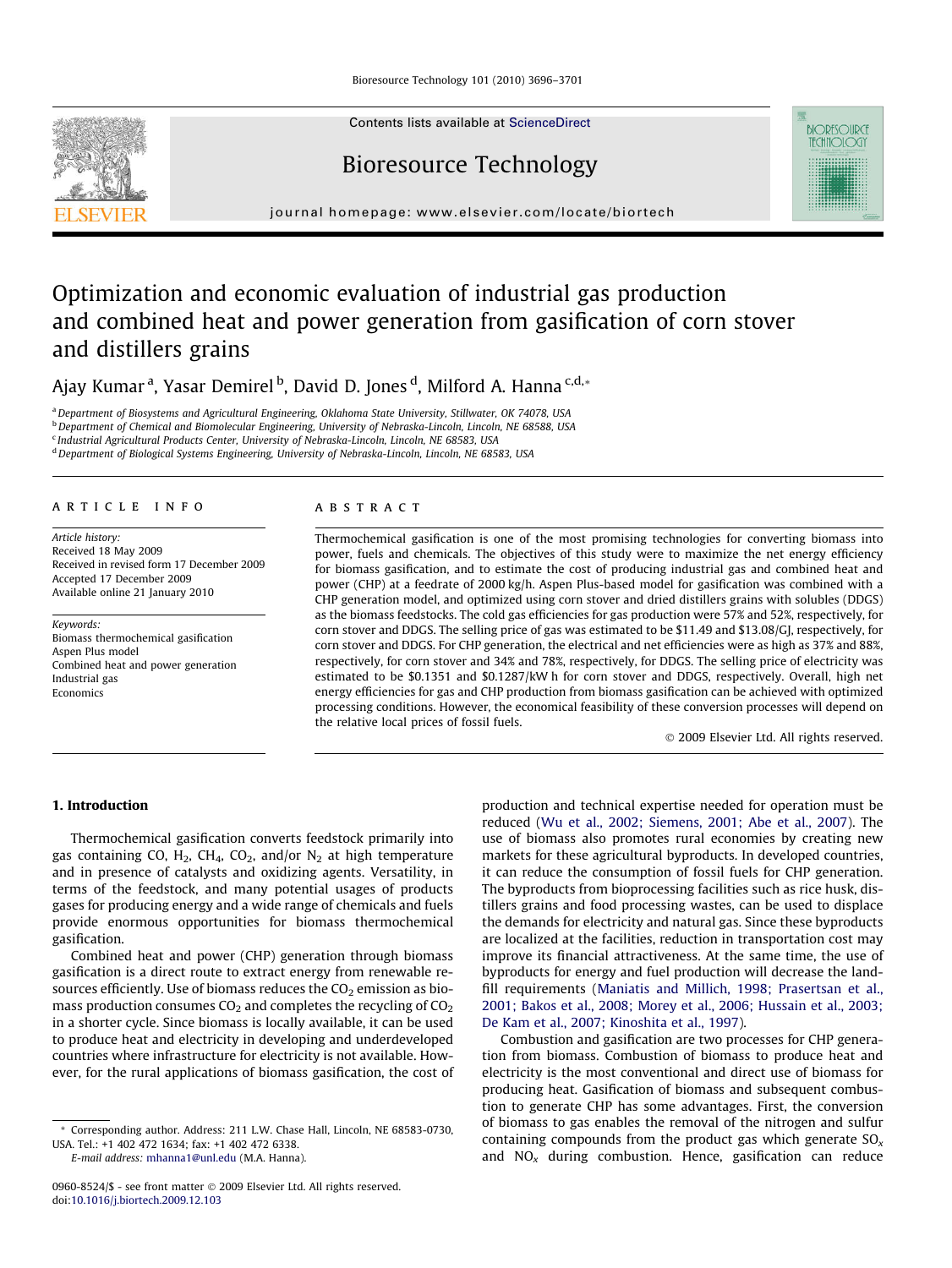harmful emissions. Second, a combined cycle with gas and steam turbines, for producing power from product gas, increases the net efficiency of the process as compared to using a steam turbine for combustion [\(Rentizelas et al., 2009; Faaij et al., 1997; Stiegel](#page-5-0) [and Maxwell, 2001\)](#page-5-0). Third, combustion of a gaseous fuel is easier to control and mix with the oxygen as compared to a solid fuel (e.g., biomass). However, additional operations for gasification increase the capital and operating costs of CHP generation by gasification as compared to direct combustion [\(Kinoshita et al., 1997](#page-5-0)). In this study, we have estimated the cost of producing units of heat and power, and gas from biomass.

Corn stover and distillers grains were used as the biomass feedstocks in our study. It is estimated that 204 Mt year $^{-1}$  (dry basis) of corn stover is available annually in the US [\(Kadam and McMillan,](#page-5-0) [2003](#page-5-0)). [Perlack et al. \(2005\)](#page-5-0) estimated that annually, 998 million dry tons of agricultural residue and 368 million dry tons of forestry residue are available in US. Dried distillers grains with solubles (DDGS) are the unfermented portion of the corn during conversion of corn to ethanol process. Since, distillers grains are the byproduct of the process, they are available at the site of the ethanol processing facility and can supply the heat and electricity needs of the plant, displacing the use of fossil fuels ([Tiffany et al., 2007\)](#page-5-0).

We developed and validated an Aspen Plus-based gasification model in our previous study. Here, the gasification model was integrated with a CHP generation model. Therefore, the objectives of this study were to simulate CHP generation from biomass (corn stover and DDGS) using our previously developed gasifier model, to optimize the operating conditions to obtain maximum energy efficiency, and to conduct an economic evaluation of the optimized process to determine the cost of production of product gas or CHP by biomass gasification.

# 2. Methods

Corn stover and DDGS were used a the biomass feedstocks. The properties of corn stover and DDGS were described in [Kumar et al.](#page-5-0) [\(2008\) and Wang et al. \(2009\),](#page-5-0) respectively. The moisture contents of the corn stover and distillers grains were 6.2% and 12.16%, respectively, on a wet basis.

# 2.1. Aspen Plus model

The Aspen Plus-based model for gasification was developed and validated previously at a biomass feedrate of approximately 1 kg/h. The model has been described in detail by [Kumar et al. \(2009b\).](#page-5-0) The underlying assumption of this gasifier model was that tar and char yields are known. The gasifier was represented by a combination of two reactors (called DECOMP and G-REACTR) and a separator (called C-SEP), shown in [Fig. 1.](#page-2-0) The purpose of the DE-COMP rector was to breakdown the biomass into conventional compounds so the reaction, with oxidizing agents, could be simulated in a subsequent Gibbs reactor (G-REACTR). The input to the DECOMP reactor was only biomass. Knowing yields of tar, balancing the mass of each element and ash of biomass, and assuming a ratio of CO and CO<sub>2</sub>, mass yields of DECOMP products were calculated. After separating known amount of char from the DECOMP products by a separator (called C-SEP), a heterogeneous reaction took place in a Gibbs reactor (called G-REACTR, shown in [Fig. 1\)](#page-2-0) to determine final product composition by minimization of the products' Gibbs free energy.

Yields of char and tar were assumed to be known. For corn stover, mass yields of  $H_2O$ , ash, carbon,  $H_2$ , NH<sub>3</sub>, O<sub>2</sub>, S, CO, CH<sub>4</sub>, CO<sub>2</sub> and tar from the DECOMP reactor were provided as 0.05, 0.08, 0.16, 0.004, 0.009, 0, 0.003, 0.088, 0.168, 0.415 and 0.023 kg/kg corn stover, respectively. For DDGS, mass yields of  $H_2O$ , ash, carbon,  $H_2$ , NH<sub>3</sub>, O<sub>2</sub>, S, CO, CH<sub>4</sub>, CO<sub>2</sub> and tar from the DECOMP reactor were provided as 0.1216, 0.051, 0.16, 0.012, 0.053, 0, 0.008, 0.073, 0.154, 0.345 and 0.022 kg/kg DDGS, respectively. These mass yields correspond to mass yields for the most efficient experimental conditions of biomass.

The components for CHP generation were added to the gasifier model and biomass feed rate was increased to 2000 kg/h. The main components added to the CHP model were a gas turbine, steam turbine, air compressor, combustor, boiler, and condenser. The parameters for gasifier and turbines ([Table 1](#page-2-0)) are similar to the parameters described by [Sudiro et al. \(2008\), Xinag and Wang](#page-5-0) [\(2008\), Faaij et al. \(1997\), and Ståhl and Neergaard \(1998\).](#page-5-0)

Two scenarios were evaluated in this study. One scenario was to produce industrial gas from the biomass at optimum gasification conditions. The second scenario was to convert the product gas at the optimum gasification conditions to combined heat and power (CHP) with a combined cycle using gas and steam turbines.

For the first scenario, gasification temperature, equivalence ratio and steam to biomass ratio were varied from 700 to 850 $\degree$ C, 0.05 to 0.25 °C, and 0 to 3.0 °C, respectively. The gasification model was optimized to achieve maximal energy efficiency by varying the previously described operating conditions. The total energy input to the system was the sum of the energy in the biomass, and energy needed to obtain air at 400  $\degree$ C and steam at 400  $\degree$ C at 1 atm. The total energy output from the system was the sum of the sensible and chemical energy contents of the product gas. For energy evaluations, heat losses for operations were assumed to be negligible because the objective was to evaluate maximal theoretical efficiency. Depending on the heat loss for specific equipment, the factor for heat loss needs to be incorporated for determining energy efficiency for a particular system. It should be noted that heat is required to breakdown biomass into gaseous compounds. In case of gasification, supplying a limited quantity of oxidizing agent generated heat from oxidation reactions which provided the heat for the endothermic reactions to take place.

For the second scenario, the product gas from the optimized gasification conditions was supplied to the CHP generation system ([Fig. 1\)](#page-2-0). The CHP system generated electricity using gas and steam turbines, and the residual sensible heat was recovered using a heat exchanger. The properties of gas and steam turbines are given in [Table 1.](#page-2-0) The total energy input, in this scenario, was the sum of the energy contents of the biomass, air and steam and the energy supplied to the air compressor. The total energy output from the system was the sum of the electrical energy generated from the gas and steam turbines, and the sensible energy of the hot water produced by the condensing waste steam and by cooling the product gas.

The cold gas efficiency of this system was defined as the percentage of total energy input available in the form of chemical energy of the producer gas at standard temperature and pressure. The net gas efficiency was defined as the percentage of total energy input available in the form of chemical and heat energies of producer gas and electricity produced in case of CHP system.

# 2.2. Economical evaluation

The economics for producing either gas or combined heat and electricity were evaluated at a biomass feedrate of a 2000 kg/h. The economic evaluations were performed based on the empirical estimation of capital cost with an Excel-based software called CAP-COST version 2.0 from [Turton et al. \(2002\)](#page-5-0). Chemical engineering plant cost index (CEPCI) of 525.4 for year 2007 was used for the estimation of capital costs ([Anonymous, 2009\)](#page-5-0).

The major equipment for gas production was a steam boiler, an air-heater, a cooler and a gasifier. The additional major equipments for the CHP generation system were an air compressor, two heat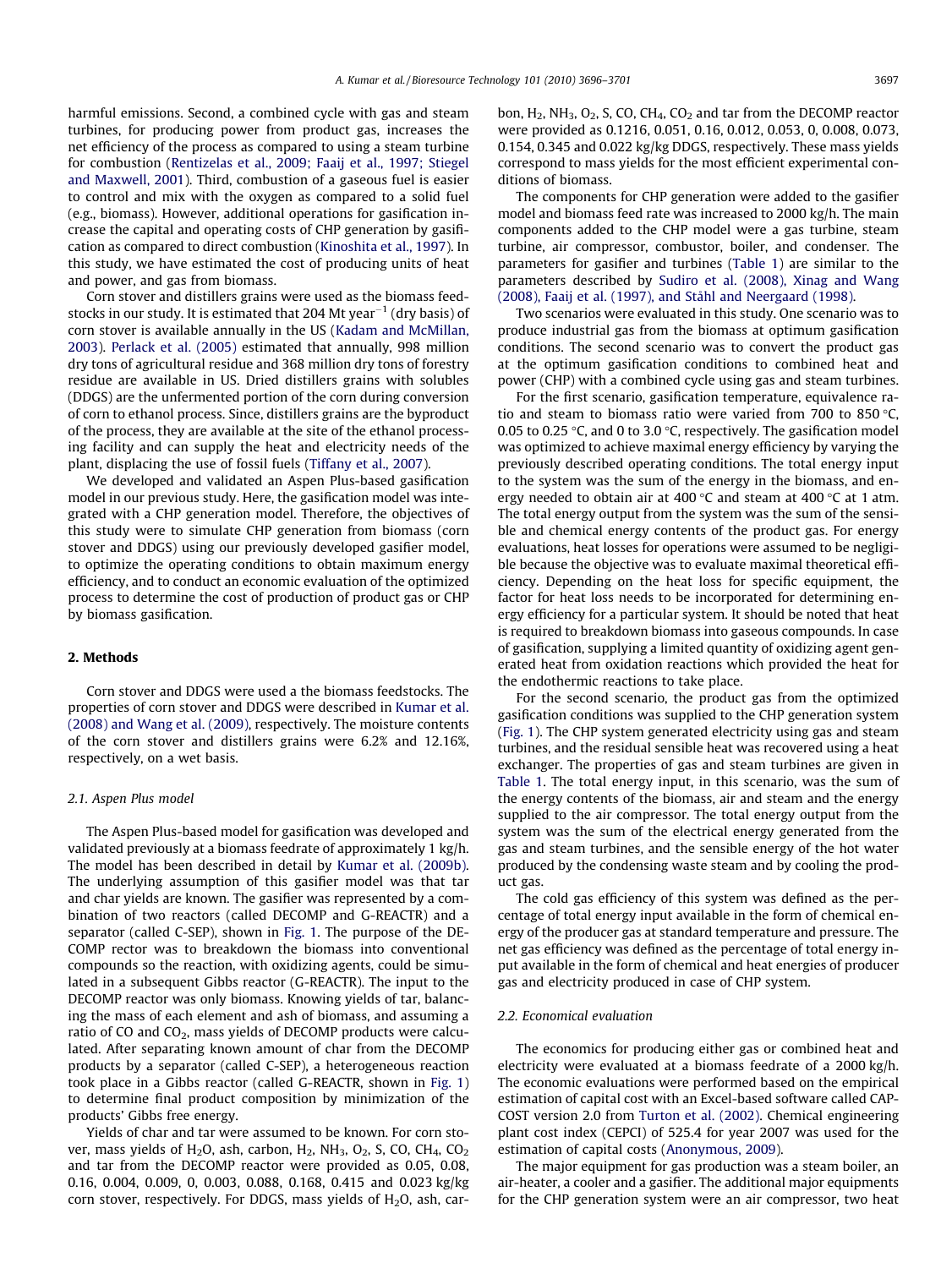<span id="page-2-0"></span>

Fig. 1. Process flow diagram of CHP generation from biomass gasification.

| Table 1                                               |  |  |  |
|-------------------------------------------------------|--|--|--|
| Parameters of the main equipments for CHP generation. |  |  |  |

| Equipment                          | Conditions                                                                                                                                                                          |
|------------------------------------|-------------------------------------------------------------------------------------------------------------------------------------------------------------------------------------|
| Gasifier                           | Atmospheric pressure, temperature – 850 °C, cold gas efficiency<br>of 58% for corn stover and 52% for DDGS gasification                                                             |
| Gas<br>turbine<br>Steam<br>turbine | Isentropic/mechanic efficiency - 92/99%, discharge pressure of<br>14 <sub>bar</sub><br>40 bar, 450 °C, isentropic/mechanic efficiency – $88/97.5\%$ ,<br>discharge pressure 1.4 bar |

exchangers, a gas turbine and a steam turbine. The grass root values of the capital costs were considered for this analysis. The grass root value was the cost associated with building the facility on essentially undeveloped land, which includes costs for contingency, fees and auxiliary facilities ([Turton et al., 2002\)](#page-5-0). A modified accelerated cost recovery system (MACRS) method for 7 years was applied for determining depreciation of equipment. Water and electricity, as utilities, were estimated to cost  $$0.544/m<sup>3</sup>$  and \$0.12/kW h, respectively. The cost for water was adopted from [Wei et al. \(2008\).](#page-5-0) The high temperature heat needed for producing hot air and superheated steam was assumed to cost \$7.5/GJ. Costs of corn stover (including the cost of delivering and grinding) and DDGS (including the cost of delivering), as raw materials, were estimated to be \$60.15/dry Mg ([Sokhansanj and Turhollow,](#page-5-0) [2004\)](#page-5-0), and \$132/Mg with 10% moisture, wet basis ([National](#page-5-0) [Weekly Ethanol Summary, 2009](#page-5-0)), respectively.

The periods for construction and operation were assumed to be 1 and 15 years, respectively. The plant was assumed to operate 350 days per year. Rate of taxation and interest were set as 42%

and 6%, respectively. The cost of land and operating labor were assumed to cost \$150,000 and \$250,000 each, for the productions of gas and CHP, respectively. Working capital was assumed to be 15% of the total grass root value. The salvage value was assumed to be 10% of the capital cost. Since the cost of the main product (electricity or gas) was to be evaluated in this study, the revenue from process heat was assumed to be \$6/GJ, which is comparable to the price of natural gas.

Three criteria were satisfied to determine the selling price of a unit of electricity or gas. The net present value of the project should be close to or above zero; the payback period should be less than the project life (15 years); and the rate of return should be equal to or higher than the interest rate (6%). For estimating capital costs on per unit basis, the total capital cost was divided by the units of power produced.

# 3. Results and discussion

The technical and economical assessments of producing either industrial gas or CHP were performed in the following sequence. The operating conditions of the gasification were optimized using our previously developed model to achieve maximal energy efficiency. The economical evaluation was performed subsequently on the optimized model condition to estimate the cost of producing a unit amount of product gas. The CHP generation system was then added to the gasification model. The operating conditions of turbines were varied to obtain maximal electric power from the integrated model. The economical analyses were performed on the optimized and integrated model to estimate the cost of producing a unit amount of electricity.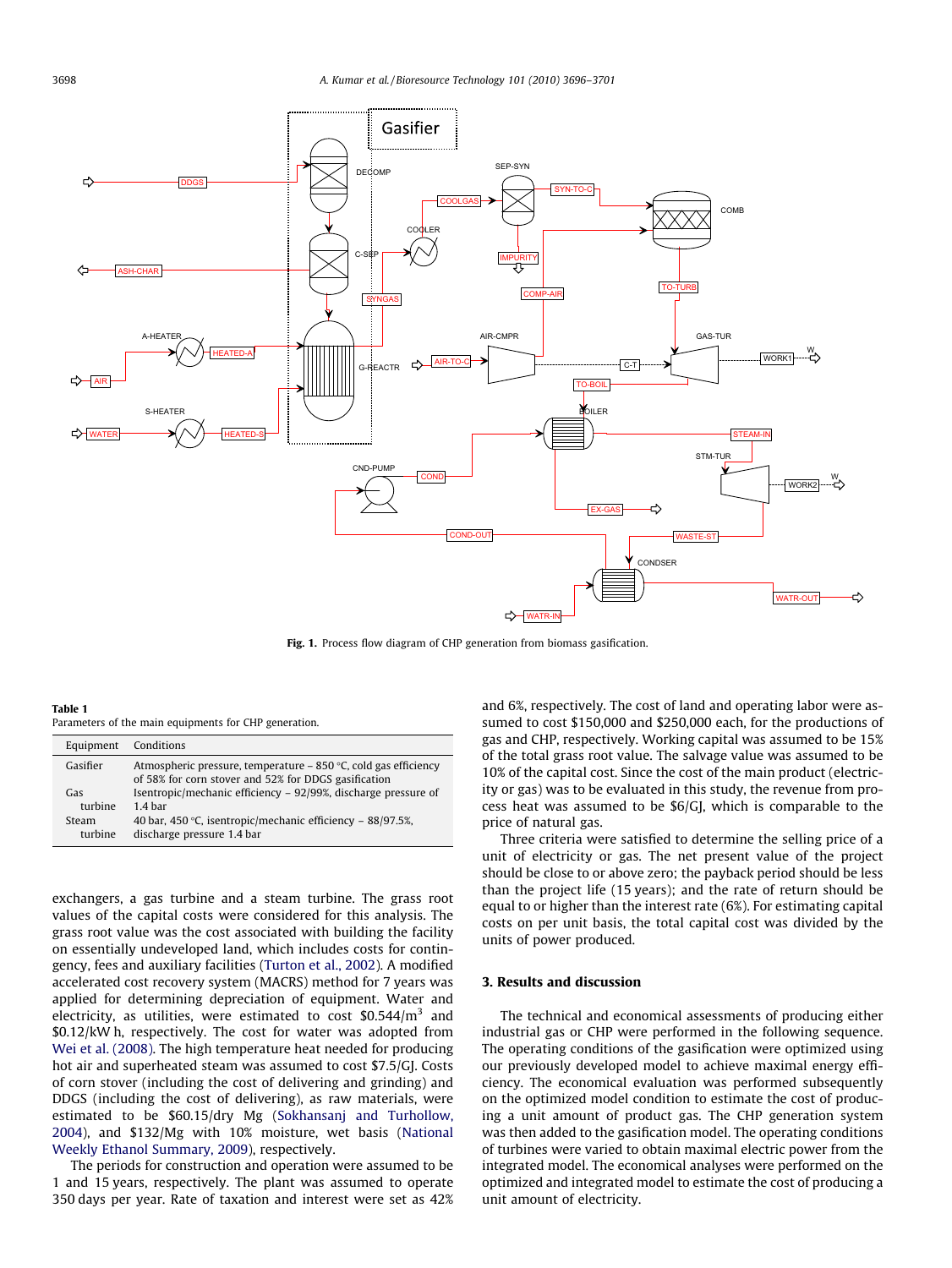| Table 2                                                                   |  |
|---------------------------------------------------------------------------|--|
| Operating conditions and energy balance for the corn stover gasification. |  |

| Condition # | Air (kg/kg biomass) | Steam (kg/kg biomass) | (kW)<br><b>OAir</b> | (kW)<br>OSteam | QCooler (kW) | Qgas (kW) |
|-------------|---------------------|-----------------------|---------------------|----------------|--------------|-----------|
|             | 0.64                | 0.00                  | 136                 |                | 1080         | 7578      |
|             | 0.64                | 0.74                  | 136                 | 1367           | 2601         | 7337      |
|             | 0.64                | 1.04                  | 136                 | 1935           | 3285         | 7284      |
|             | 0.64                | 1.47                  | 136                 | 2734           | 4270         | 7231      |
|             | 1.27                | 0.00                  | 272                 | 0              | 1489         | 6240      |
| b           | 1.27                | 0.74                  | 272                 | 1367           | 3055         | 6030      |
|             | 1.27                | 1.04                  | 272                 | 1935           | 3748         | 5986      |
|             | 1.27                | 1.47                  | 272                 | 2734           | 4742         | 5942      |

OAir $\hat{i}$  and OSteam  $\hat{j}$  are energy required to generate air, and steam at 400 °C, respectively.

QCooler\* and Qgas\* are energy available in the product gas as sensible and chemical energy, respectively.



Fig. 2. Energy conversion efficiency with varying flowrates of air and steam at 850 °C for corn stover gasification.

# 3.1. Optimization of operating condition for maximal energy efficiency

It was observed that with increasing the temperature of the gasifier from 700 to 850 $\degree$ C, the net energy efficiency increased from 81% to 86% for corn stover and 77% to 82% for DDGS, when heat loss were not accounted for. Hence, the gasifier temperature of 850 $°C$ was selected for further technical and economical analyses. However, it should be mentioned that the model assumed that the gasification reactor maintained a constant temperature of 850 $\degree$ C. The variable temperature along gasifier may affect the composition of the product gas ([Kumar et al., 2009a](#page-5-0)). [Ståhl et al. \(2004\)](#page-5-0) reported that, at the scale of  $6 \text{ MW}_e$ , combustion of char was able to maintain the temperature of biomass gasifier. The air flowrate also may affect gasification temperature. The air and steam flow rates affected the gas composition and overall energy efficiency (Table 2 and Fig. 2, and [Kumar et al., 2009a\)](#page-5-0). The desired gas composition will vary depending on the utilization of the product gas. So, the corresponding optimized gasification condition is dependent on how the product gas is utilized. For example, for corn stover gasification, CO was maximal for condition #1 with zero steam flow and an equivalence ratio (ER) of 0.056 (air flow of 0.64 kg/kg corn stover). Hydrogen yield increased with increasing steam to biomass ratio. Net energy efficiency was maximal (cold gas efficiency of 58%) at condition #4. With an assumption of 5% heat loss from process heat, the net energy efficiency for gas production was 90%. In this study, since the objective of this study was to perform economic evaluation at the maximal net energy efficiency, condition #4 was selected as the optimum gasification conditions with an ER of 0.11 and steam to biomass ratio of 1.47 kg/kg for corn stover. For DDGS, the net energy efficiency reached 94.2% at the ER and steam to biomass ratio of 0.073 and 2.95, respectively. The net efficiency of this system was comparable to the 83% net efficiency reported at the scale of  $6 \text{ MW}_{e}$  by [Ståhl et al. \(2004\),](#page-5-0) 81% net efficiency by [Rentizelas et al. \(2009\)](#page-5-0), 93% fuel to gas efficiency at the scale of 75 kW input by [Ahrenfeldt et al. \(2006\)](#page-5-0). The optimum operating conditions will change with incorporating factors for heat losses for particular system. For CHP generation from corn stover, optimum flowrates of air to compressor and steam to steam turbine were 7676 kg/h and 7580 kg/h, respectively, with a total electricity generation of 4.6 kW from both turbines. For CHP generation from DDGS, optimum flowrates of air to compressor and steam to steam turbine were 7944 kg/h and 10,810 kg/h, respectively, with a total electricity generation of 6.38 kW from both turbines.

### 3.2. Energy balance at the optimized condition

Since it was assumed that partial combustion of the biomass would maintain the gasification temperature, the energy flow during the gasification reactions was not taken into consideration for energy balance. As expected, with increasing air and steam flowrates, the energy required by the heaters and boilers increased. However, for corn stover gasification, supplying steam up to 1.47 kg steam/kg biomass also resulted in increased total energy content of the product gas. The sensible heat of the product gas ranged from 11% to 40% of the total energy content in product gas (Table 2). Hence, to maximize the net energy efficiency, the sensible heat of the product gas must be recovered effectively. For gas production at the optimized conditions, the energy input to the system from biomass, hot air and superheated steam were 77%, 1.1%, and 21.9%, respectively, of total energy input. The sensible and chemical energy contents of the product gas were 36% and 64% of the total energy of the product gas, respectively (Table 2). For DDGS gasification, supplying steam of 2.95 kg/kg of biomass resulted in increased net efficiency. The optimum steam to biomass ratio will change if the sensible heat from unreacted steam cannot be recovered. At the optimum condition of gas production, 44.7% of total output energy was available as sensible energy of product gas. The energy supplied by the hot air, superheated steam and biomass were 0.65%, 29% and 70% of total energy input, respectively.

For CHP production, additional energy was required by the air compressor. Since the compressor was driven by the gas turbine, the energy required by the compressor was subtracted from the electrical energy of the gas turbine. For corn stover gasification, the gas and steam turbines generated electrical power of 3.27 and 1.36 kW at the optimum conditions. The total process heat from condensate and cooling of product gas was 6.12 kW. The electrical and thermal efficiencies of the system were 37% and 49%, respectively. For DDGS gasification, gas and steam turbines generated 4.4 and 1.9 kW of electricity. In this case, the electrical and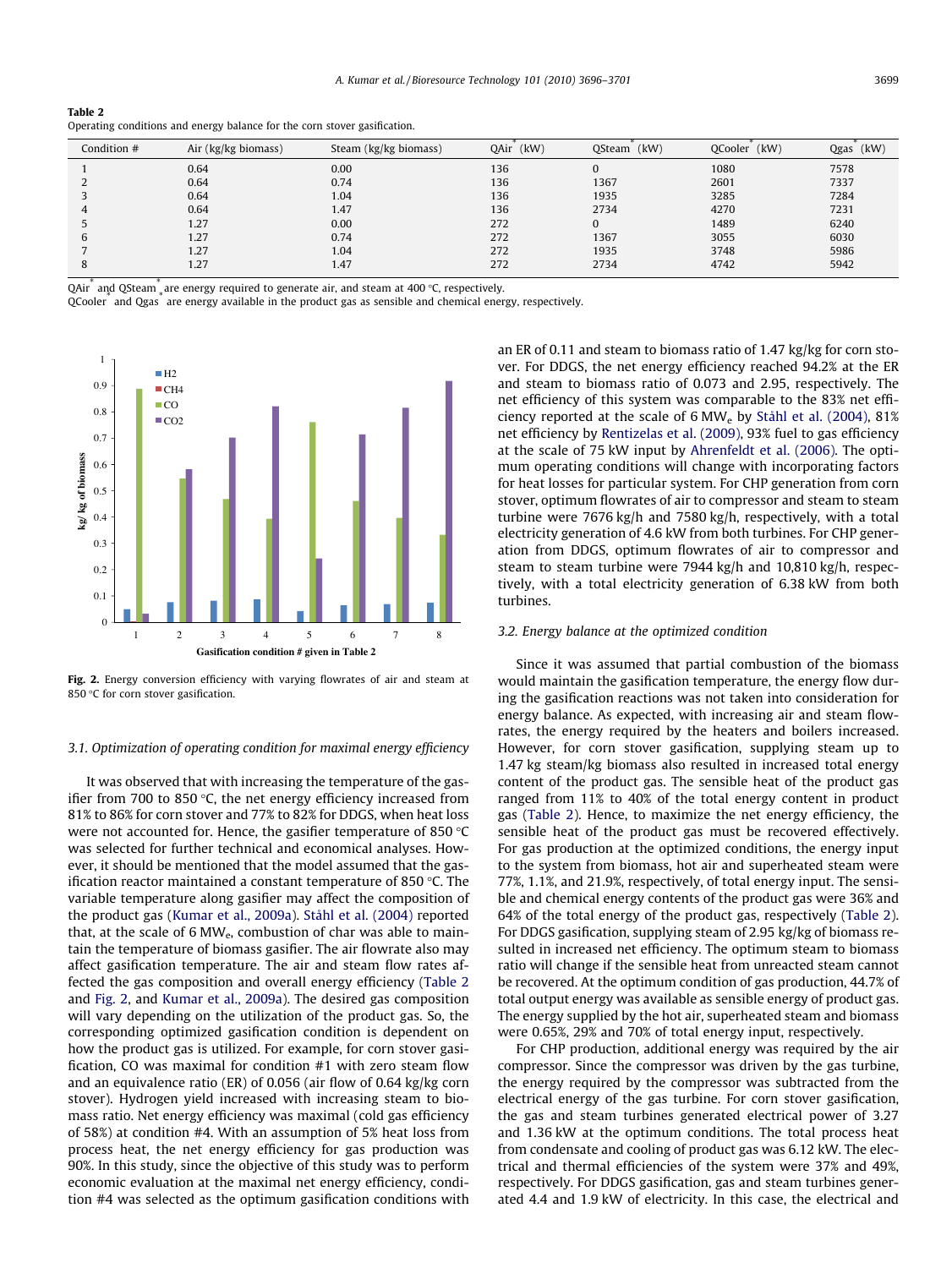#### Table 3

|  |  |  |  |  |  | Economical results for gas production and CHP generation from corn stover and DDGS gasification. |
|--|--|--|--|--|--|--------------------------------------------------------------------------------------------------|
|  |  |  |  |  |  |                                                                                                  |

| Item                                        | Gas production from corn stover | CHP generation from corn stover | Gas production from DDGS | CHP generation from DDGS |
|---------------------------------------------|---------------------------------|---------------------------------|--------------------------|--------------------------|
| Fixed capital investment (\$)               | 3,170,000                       | 12.400.000                      | 3.170.000                | 12,400,000               |
| Cost of land $(\$)$                         | 150.000                         | 250,000                         | 150,000                  | 250,000                  |
| Cost of Labor (\$/year)                     | 150.000                         | 250,000                         | 150,000                  | 250,000                  |
| Cost of utility (\$/year)                   | 664.355                         | 664.355                         | 1,298,860                | 1,298,860                |
| Cost of raw material $(\frac{2}{\sqrt{3}})$ | 889.089                         | 889.089                         | 1.901.160                | 1.901.160                |
| Selling price for heat $(\frac{5}{G})$      | 6                               | 6                               | 6                        | 6                        |
| Revenue from heat $(\$)$                    | 774.749                         | 1.168.474                       | 1.429.566                | 1,513,210                |
| Revenue from gas or electricity $(\$)$      | 2,512,431                       | 5.249.770                       | 3,854,530                | 6.897.290                |
| Selling price for gas $(\frac{5}{G})$       | 11.49                           |                                 | 13.08                    |                          |
| Selling price for electricity (\$/kW h)     |                                 | 0.1351                          |                          | 0.1287                   |

thermal efficiencies were 34% and 44%, respectively. The results were similar to the 35.4–40.3% electrical efficiency reported by [Faaij et al. \(1997\)](#page-5-0), 32% electrical efficiency reported by [Ståhl](#page-5-0) [et al. \(2004\)](#page-5-0), and 35–40% electrical efficiency reported by [Craig](#page-5-0) [and Mann \(1996\).](#page-5-0)

### 3.3. Economical analysis of the optimized conditions

With the optimized conditions, the product gas flowrate was 72.3 N m<sup>3</sup>/s with energy content (HHV) of 6.00 MJ/Nm<sup>3</sup> for corn stover. For DDGS, product gas flow rate was 64.4 N  $\mathrm{m}^3/\mathrm{s}$  with an energy content of 8.78 MJ/Nm<sup>3</sup>. The energy content of the product gas from DDGS gasification was higher because of the higher energy content in the DDGS as compared to the corn stover. Since the product gas can be used as chemical feedstocks to produce valuable fuels and chemicals such as hydrogen, ammonia, methanol, the price of product at the commercial scale are dependent on the composition of the product gas. However, additional process operations are needed to provide the acceptable gas composition for use as chemical feedstocks. For simplicity, we estimated the selling price of the product gas based on its energy content rather than its composition.

For gas production, the total grass root capital cost for gas production for both feedstocks was estimated to be \$3.17 million (Table 3). For corn stover, with a selling price of product gas was \$11.49/GJ with a discounted payback period and rate of return of 12.9 years and 6%, respectively. For DDGS, the selling price of product gas was \$13.08/GJ with a discounted payback period and rate of return of 12.9 years and 6%, respectively. Seventy-six and seventythree percent of total revenues were generated from product gas for corn stover and DDGS, respectively. The selling price of gas was higher from DDGS as compared to corn stover gasification. At the scale of 60 N m<sup>3</sup> h<sup>-1</sup>, [Wei et al. \(2008\)](#page-5-0) estimated the cost of producing syngas to be \$0.009 MJ $^{-1}$ . Their estimation was based on the cost of wood feedstock at \$25/ton.

For CHP generation, the total grass root capital cost was estimated to be \$12.4 million for both feedstocks. The capital cost for the part of CHP generation, such as turbines and boiler, was approximately three times more than the capital costs for gasification only. The revenue, in this scenario, was generated from the electricity and process heat. For corn stover, the cost of electricity (coE) was \$0.1351/kW h with discounted rate of return at 6% and payback period of 12.7 years. For DDGS, the coE was estimated to be \$0.1287/kW h with discounted rate of return at 6% and payback period of 12.7 years. Eighty-two percent of the total revenue generated was from electricity for both feedstocks. The coE for DDGS gasification was lower than that of corn stover gasification. The per unit capital costs were \$2681 and \$1944/kW for corn stover and DDGS, respectively.

Although the capital cost for CHP generation was much higher than that of gas production only, the revenue was proportionally higher due to the revenue generated from cost of electricity [\(Ren](#page-5-0)[tizelas et al., 2009](#page-5-0)). These estimates for coE were closer to the estimates reported in the literature. [Brammer and Bridgwater \(2002\)](#page-5-0) reported that the coE for the optimum condition was 8.67 Euro c/ kW h with feedrate of 2 dt/h at a cost of 30 Euro/dt. They concluded that drying should be done as far as possible before gasifier, to increase the net energy efficiency and decrease the coE. [Kinosh](#page-5-0)[ita et al. \(1997\)](#page-5-0) reported the capital cost estimate to be from 1400 to 2750 \$/kW for smaller scale biomass combined heat and power generation systems (less than 20 MW). However, at a scale of more than 50 MW, [Craig and Mann \(1996\)](#page-5-0) estimated the capital cost and coE to be 1108–1696 \$/kW h and 0.066–0.082 \$/kW h, respectively. They also observed that with increase in scale, the capital cost for the CHP generation lowers. However, biomass based gasification system is unlikely to be of such large scale because biomass generally is not available at one centralized location. The comparatively lower capital cost of 1200 \$/kW, reported by [Wu](#page-5-0) et al.  $(2008)$  at a scale of 5.5 MW<sub>e</sub>, may be because of the use of gas engines as compares the turbines.

The gasification and CHP generation equipment may need to be modified as the particle and energy densities of the biomass and biomass generated gas are lower than those of fossil resources such as coal and natural gas. Hence, the estimated capital cost may change accordingly. [Ståhl et al. \(2004\)](#page-5-0) observed that after some modification, a gas turbine was suitable for generating electricity from the low energy content product gas (up to 3.9 MJ/Nm<sup>3</sup>) from biomass gasifier. The energy contents of the product gases, at our optimum conditions, were 5.86 and 8.78 MJ/Nm<sup>3</sup> for corn stover and DDGS, respectively. This energy content was similar to the 5.8 MJ/Nm<sup>3</sup> obtained from dry wood chips by [Kramreiter et al.](#page-5-0) [\(2008\).](#page-5-0) The production of valuable chemicals from product gas may be more economically attractive than CHP generation. Currently syngas (a mixture of CO,  $CO<sub>2</sub>$  and  $H<sub>2</sub>$ ) is produced from natural gas using an energy-intensive steam reforming process. The syngas is then used as a feedstock to produce chemicals such as hydrogen, ammonia and methanol. Hence, based on energy efficiency and economics, product gas from biomass gasifier may be more competitive with syngas to produce fuels and chemicals than with natural gas for CHP generation.

# 4. Conclusions

An Aspen Plus-based model of gasification was optimized to obtain maximum energy efficiency by varying gasification temperature and flowrates of air and steam. Higher temperature increased the efficiency. Assuming that the gasification temperature was maintained at 850  $\degree$ C by the air supplied, maximal net energy efficiency was 92% and 94% when no heat loss was considered for corn stover and DDGS, respectively. The economical evaluation of optimum model revealed that the minimum selling price of gasifier product gas was \$11.49 and \$13.08/GJ, for corn stover and